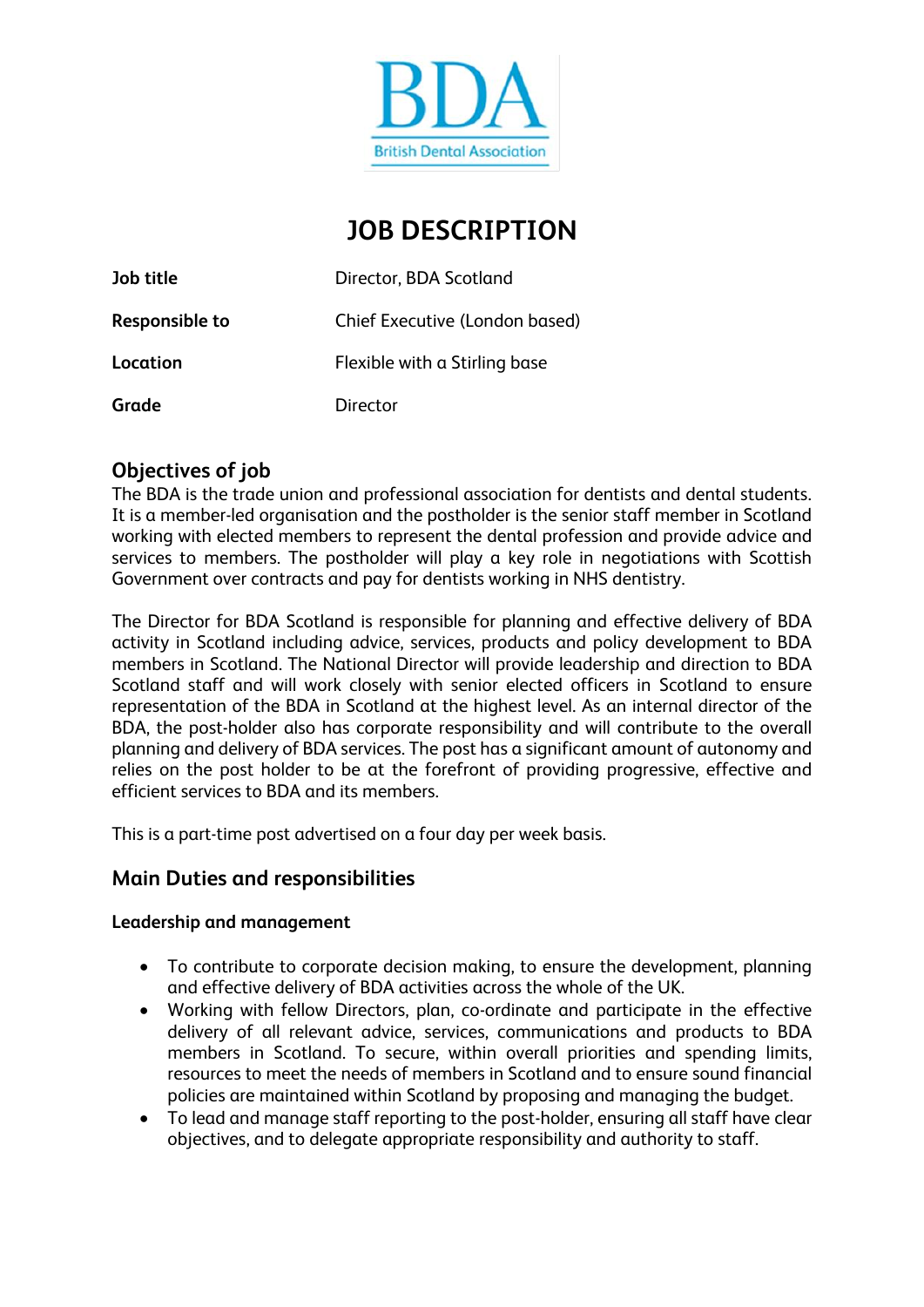

• The effective leadership of the BDA Scotland team, providing day-to-day supervision of staff working in, or for, BDA Scotland, supporting team working and development.

#### **Policy and governance work**

- To establish and maintain excellent working relationships with the chairs and officers of Scottish Council, craft committees and other working groups, providing professional leadership to committees, officers and staff.
- Ensuring the effective administration of Scottish Council and other committees.
- To ensure that the BDA influences policy across a range of stakeholders.
- To ensure that high quality authoritative policy advice is available to officers and staff on matters affecting dentistry.
- In consultation with the Chair of Scottish Council, to advise the Principal Executive Committee and the UK Council of the BDA on developments in Scotland.

#### **Influencing and external relations**

- To represent the BDA in Scotland, acting as an ambassador for the BDA and for dentistry, and providing high-quality briefings to policy makers and advisers, as and when required.
- To maintain an up-to-date knowledge of all legislation, regulations, agreements and policy developments that relate to the delivery of any aspect of dental services in Scotland.
- To represent the BDA in influencing the development of new proposals and to seek to ensure that the Scottish Parliament and Government appropriately addresses dental health needs, maintaining links and seeking to influence MSPs.
- To establish and maintain a wide range of contacts with decision makers and stakeholders, within the Scottish Parliament, political parties, NHS management structures, Dental Schools, post-graduate Deaneries, Royal Colleges and Professional and Specialist Associations.

#### **Communication**

- To work with colleagues and elected members to ensure high quality communications for members, disseminating information regarding the work of the BDA.
- To work closely with the Head of Corporate Communications and External Relations to ensure that the work of the BDA in Scotland is widely promoted to non-members, stakeholders and the public, and communicated effectively at all opportunities.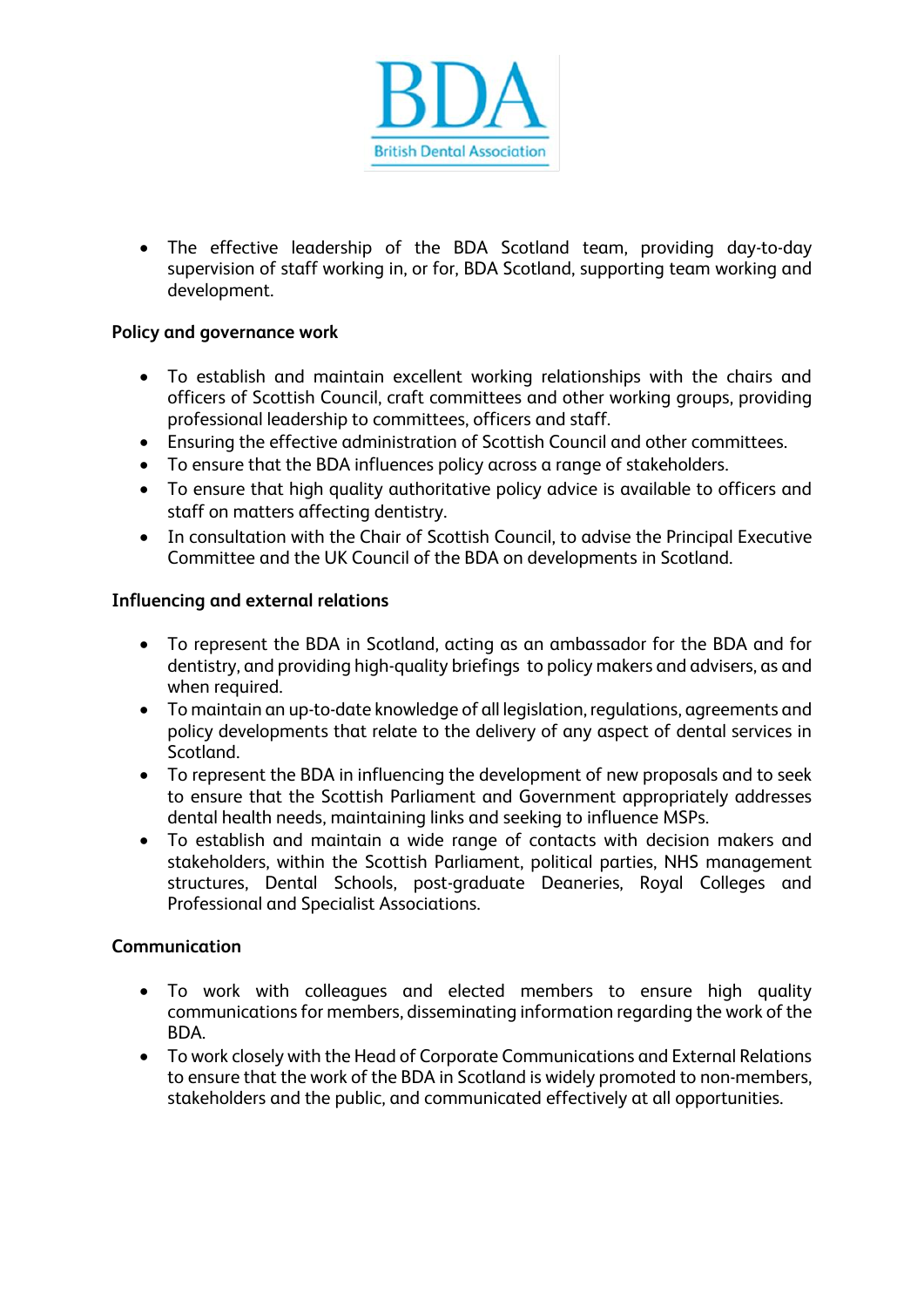

#### **Member services**

- To identify new initiatives where BDA may deliver member benefit.
- To work closely with the Associate Director of Advisory Services to ensure that members in Scotland receive advice, support and development on all relevant matters.
- To work closely with the Head of Marketing to ensure that opportunities are created to promote the work of the BDA and its services and products to all members of the profession.
- Work with the Scottish Branches to support Branch activities, supporting communication of the Branch programme.

#### **General**

- Manage a demanding and wide-ranging workload of complex information and competing demands.
- Any other duties as reasonably required.
- The role will require some flexible working, including occasional weekends, and travel within Scotland and the rest of the UK from time to time.